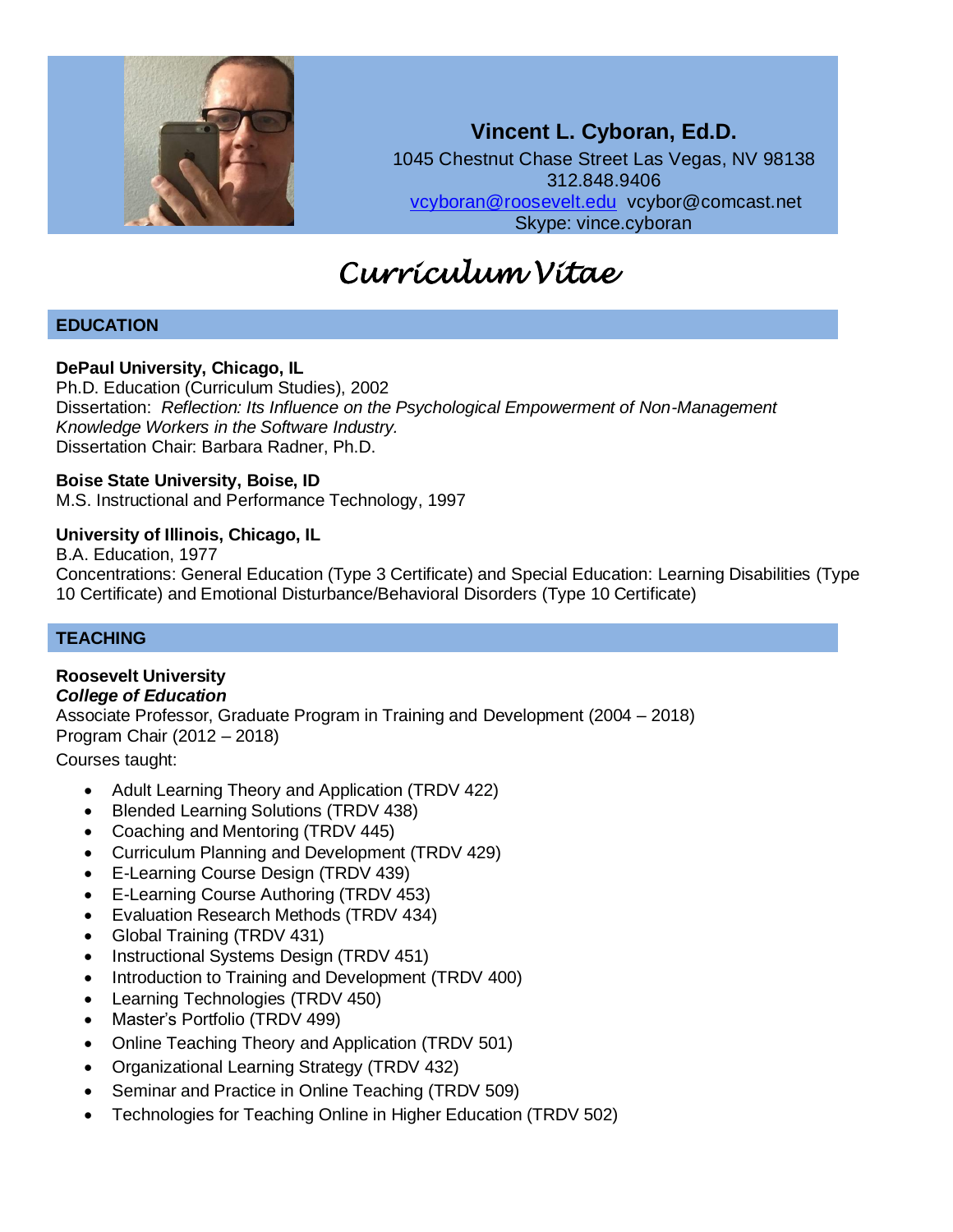Cyboran, Ed.D.

Adjunct Instructor, Graduate Program in Training and Development (2003 – 2004) Courses taught:

• Adult Learning Theory and Application (TRDV 422)

# *College of Education*

Faculty Leadership in Teaching (FLIT) (Spring/Fall, 2007 and Summer, 2008)

- Courses taught:
- Curriculum and Course Design (FLIT 401)

# **DePaul University**

Adjunct Instructor, School for New Learning, Graduate Program (2003 – 2004) Courses taught:

• Increasing Learning through Responsive Assessment

# **Dominican University**

Adjunct Instructor, Graduate School of Education (2003)

Courses taught:

• Learning Theory, Motivation, and Technology (EDU 528)

# **PUBLICATIONS**

# **ARTICLES: Peer-reviewed**

Cyboran, V. (2009). Pronunciation Panels for Online Learners. Accepted for publication on June, 7, 2009 by *College Teaching*.

Cyboran, V. (2006). Self-Assessment: Grading or knowing? *Academic Exchange Quarterly*, (10)3.

- Cyboran, V. (2005). The influence of reflection on employee psychological empowerment: Report of an exploratory workplace field study. *Performance Improvement Quarterly,* (18)4*.*
- Iverson, K., Colky, D., & Cyboran, V. (2005). E-Learning takes the lead: An empirical investigation of learner differences in online and classroom delivery. *Performance Improvement Quarterly,* (18)4*.*

# **ARTICLES: Professional**

Cyboran, V. (2008, May). Ending the Blame Game: Rethinking 'Transfer of Training.' *PerformanceXpress*.

- Cyboran, V. (2007, March), Lesson Planning: The Missing Link in e-Learning Course Design. *Learning Solutions.*
- Cyboran, V. (2005). Moving beyond the training room: Fostering workplace learning through online journaling. *Performance Improvement,* (44)7*.*

Cyboran, V. (2005). The place of blogs in e-learning. *Performance* (44)7*.*

Cyboran, V. (1995). Designing feedback for computer-based training. *Performance Improvement,* (34)5*.*

# **REVIEWS: Book, Invited (Teacher's College Press)**

Cyboran, V. (January 30, 2008). *The Courage to Teach: Exploring the Inner Landscape of a Teacher's Life*. Author(s): Parker J. Palmer; Publisher: John Wiley, New York; ISBN: 0787996866, Pages: 272, Year: 2007.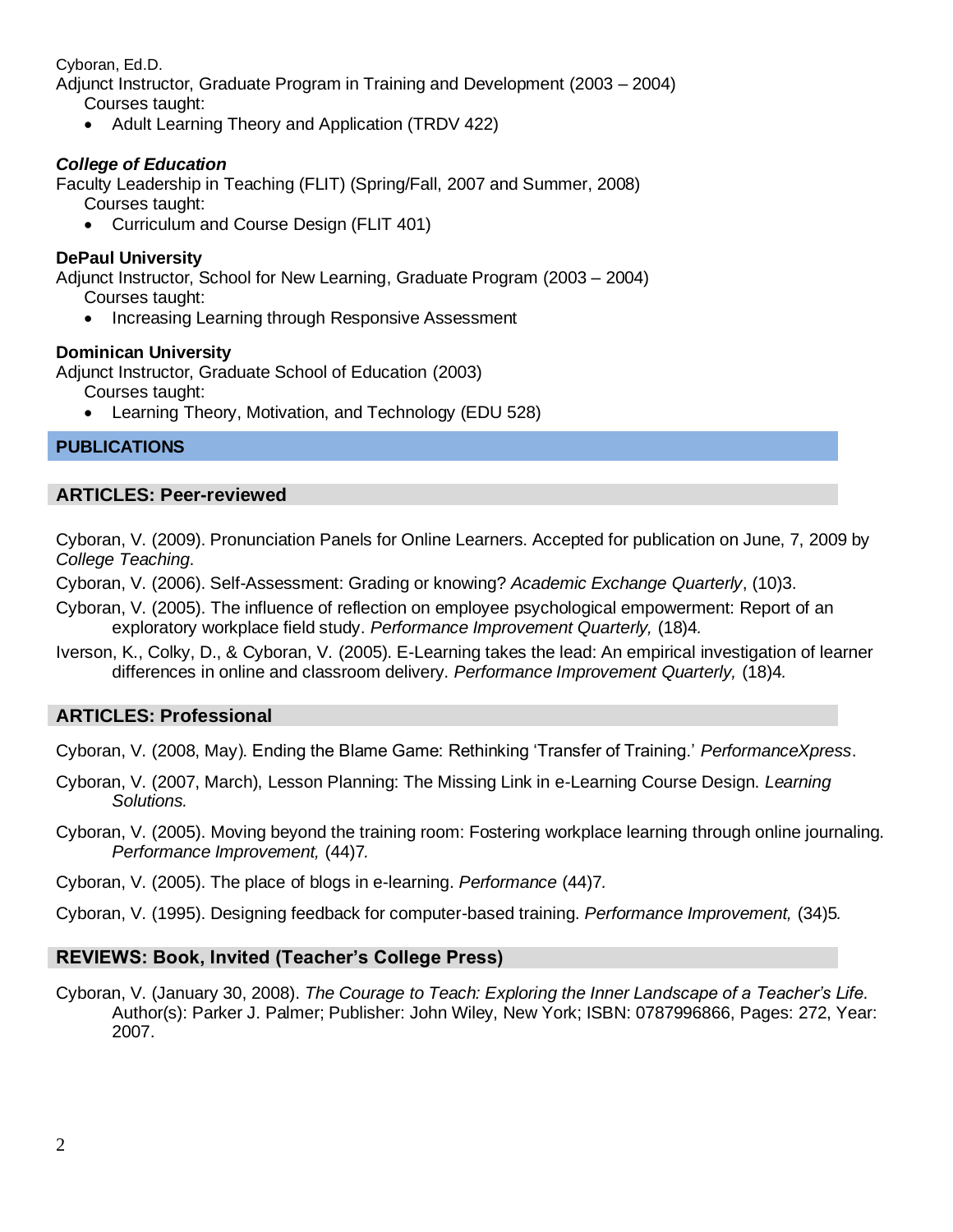# **REVIEWS: Blind Articles**

- *Strategies for Teaching Online Courses within the Sub-Saharan African Context: An Instructor's Recommendations.* Journal of Online Learning and Teaching. (March, 2009).
- *An Analysis of the History of Online Graduate-Level Courses Taught by an Expert Instructor.* Journal of Online Learning and Teaching. (December, 2008).
- *Learning Management System Self-Efficacy (LMSES) of Online and Hybrid Learners.* Journal of Online Learning and Teaching. (September, 2008).
- *A Meta-analysis of Comparative Studies on Chinese and US Student Mathematics Performance: Implications for Mathematics Education Reform and Research. Review of Educational Research. (2006).*

#### **PRESENTATIONS AND WORKSHOPS**

# **Peer-reviewed**

- Cyboran, V. (2008). "Teaching a Course Authoring Package Online: Lessons Learned," presented at E-Learn 2008--World Conference on E-Learning in Corporate, Government, Healthcare, and Higher Education. Las Vegas, Nevada, USA, November 19, 2008.
- Cyboran, V. (2008). "Scaffolding 'At Risk' Graduate Students: An Alternative Approach to Social Justice: Early Results," presented at the Center to Advance the Education for Adults [CAEA]; Chicago; March 13, 2008.
- Cyboran, V., Radner, B., & Ponisciak, S., (2007). "A Report on the Implementation of Teacher Quality Research to Improve Mathematics in Urban Schools: Quantitative and Qualitative Reasoning About Quantitative Reasoning," presented at the Institute of Education Sciences (IES) Research Conference. Washington, D.C.
- Cyboran, V., Radner, B., & Ponisciak, S., (2007). "The Middle School Math Problem: Professional Development Challenges," presented at the American Educational Research Association Annual Conference. Chicago.
- Cyboran, V., Radner, B., & Ponisciak, S., (2006). "Making and Retaining the Knowledge Transfer: University to Teacher to Student," presented at the Institute of Education Sciences (IES) Research Conference. Washington, D.C.

# **Professional**

- Cyboran, V., Trabak, S., & Vaske, V. (2009). "Bold Plans, Big Dreams. Expanding Chicago Literacies," a workshop conducted for Chicago Public School third-grade teachers at the National Museum of Mexican Art. The intent was to help teachers embed the Burnham Plan Centennial into student reading and writing. Chicago, March 27, 2009.
- Cyboran, V. & Radner, B. (2007). "Expanding Literacy," a workshop for Polk Bros. Foundation Community Schools Leadership Network, November 2, 2007.
- Cyboran, V. (2006). "World-Class Values + World-Class Thinking = Success?," presented to a graduate cohort of teachers from Thailand at the School for New Learning of DePaul University, October 19, 2006.
- Cyboran, V. (2006). "RU Perspectives," served on a faculty panel for this program at Roosevelt University.
- Cyboran, V. (2006). "Self-Assessment: Grading or knowing?", a workshop conducted for the faculty of the International Academy of Design and Technology, Chicago.
- Cyboran, V. & Radner, B. (2006). "Integrating Special Education Techniques into the General Education Classroom," a workshop presented to Chicago Public School elementary teachers.
- Cyboran, V. (2006). "Self-Assessment: Grading or knowing?", presented at RUMCOT 2006, Roosevelt University.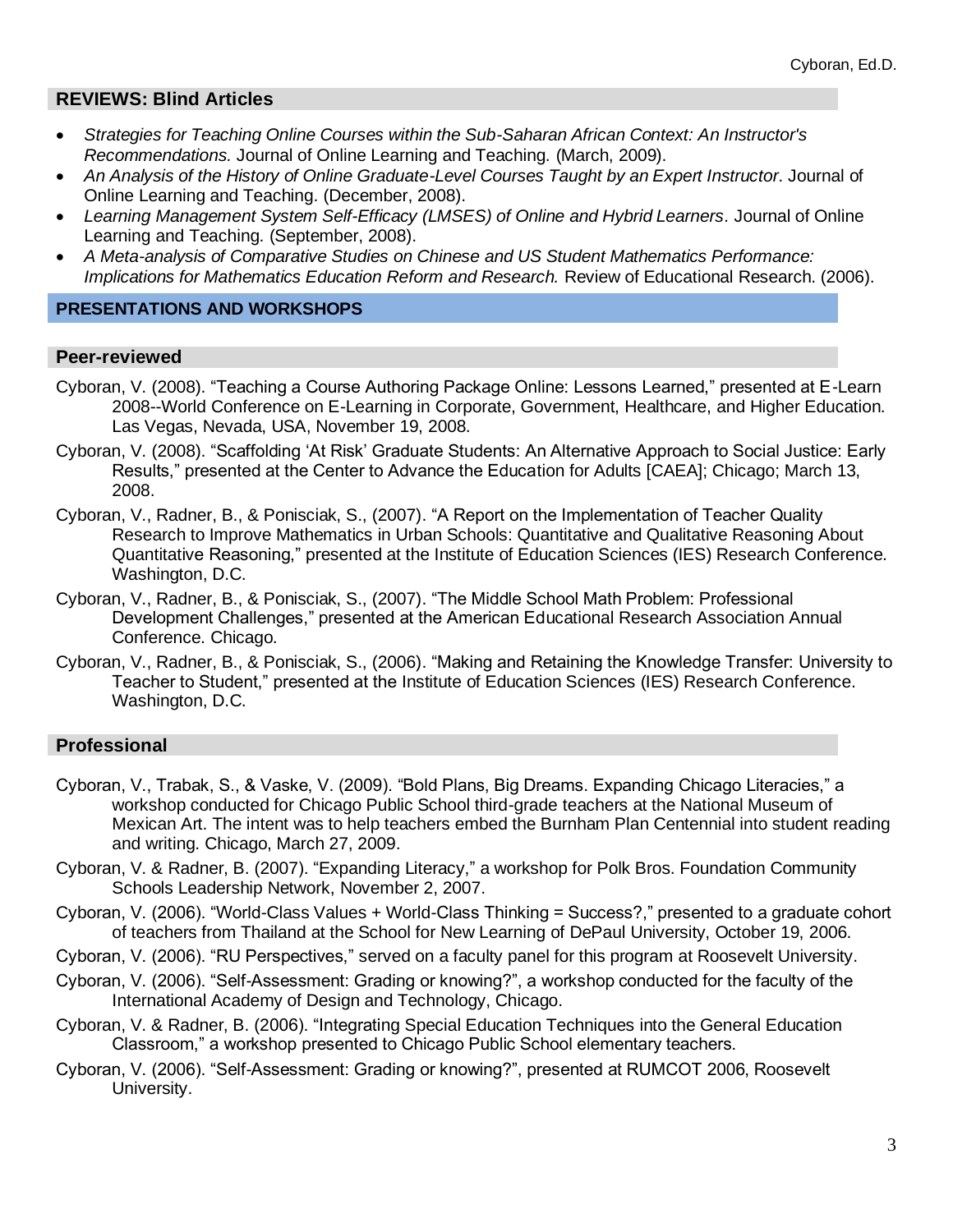Cyboran, Ed.D.

Cyboran, V. & Firek, H. (2006). "Effective Practices in Online Teaching," presented for the Center for Teaching and Learning, Roosevelt University.

Cyboran, V. (2005). "Teaching to progress,", a workshop conducted for the faculty of the International Academy of Design and Technology, Chicago.

#### **RELATED PROFESSIONAL EXPERIENCE**

#### **Consulting**

#### **Career Access Network (2008 – present)**

Curriculum analysis and revision for a Chicago-based, non-profit organization providing a therapeutic employment program for formerly incarcerated individuals.

#### **Hewitt Associates (2006)**

Assisted with upgrade the SumTotal Learning Management System.

#### **Hewitt Associates (2005)**

Curriculum analysis and revision of customer and employee curriculum.

#### **Full-Time Employment**

#### **Hewitt Associates -** acquired Cyborg Systems in 2001 (1995 – 2004)

Senior Manager, Knowledge Development/Learning Services

Supervised and mentored a team of Learning Specialists, Technical Writers, and a Certification Administrator. Developed learning initiatives for all new product and product upgrades for US-based and international operations (Canada, UK, Asia, South Africa, and India). Notable accomplishments include the following:

- Developed and administered a new employee development program, involving classroom training, on-the-job learning, self-study, and periodic face-to-face discussion groups.
- Designed an introductory computer-based training (CBT) course on Hewitt's core product, and managed outside development company in UK to produce the CBT.
- Introduced learning contracts and employee mentoring to the organization. Conducted management workshops on these topics.
- Introduced and fostered formal and informal knowledge sharing among team members through communities of practice.
- Developed a video and accompanying workbook for a self-study program on teaching from a One-Stop Document. Contracted with video production company, and managed process from preproduction through post-production

#### **Unitech Systems, Inc.** (1990 – 1995)

Manager, Technical Communications and Training

Supervised a team of technical communicators in developing and producing documentation, online help, and classroom training on Unitech Systems' information integrity products for a variety of platforms (OS/390, AS/400, UNIX, and VAX).

#### **Cullinet Systems, Inc.** (1987 – 1990)

Senior Instructional Designer

Designed and developed instructor-led courses for the Cullinet Banking System.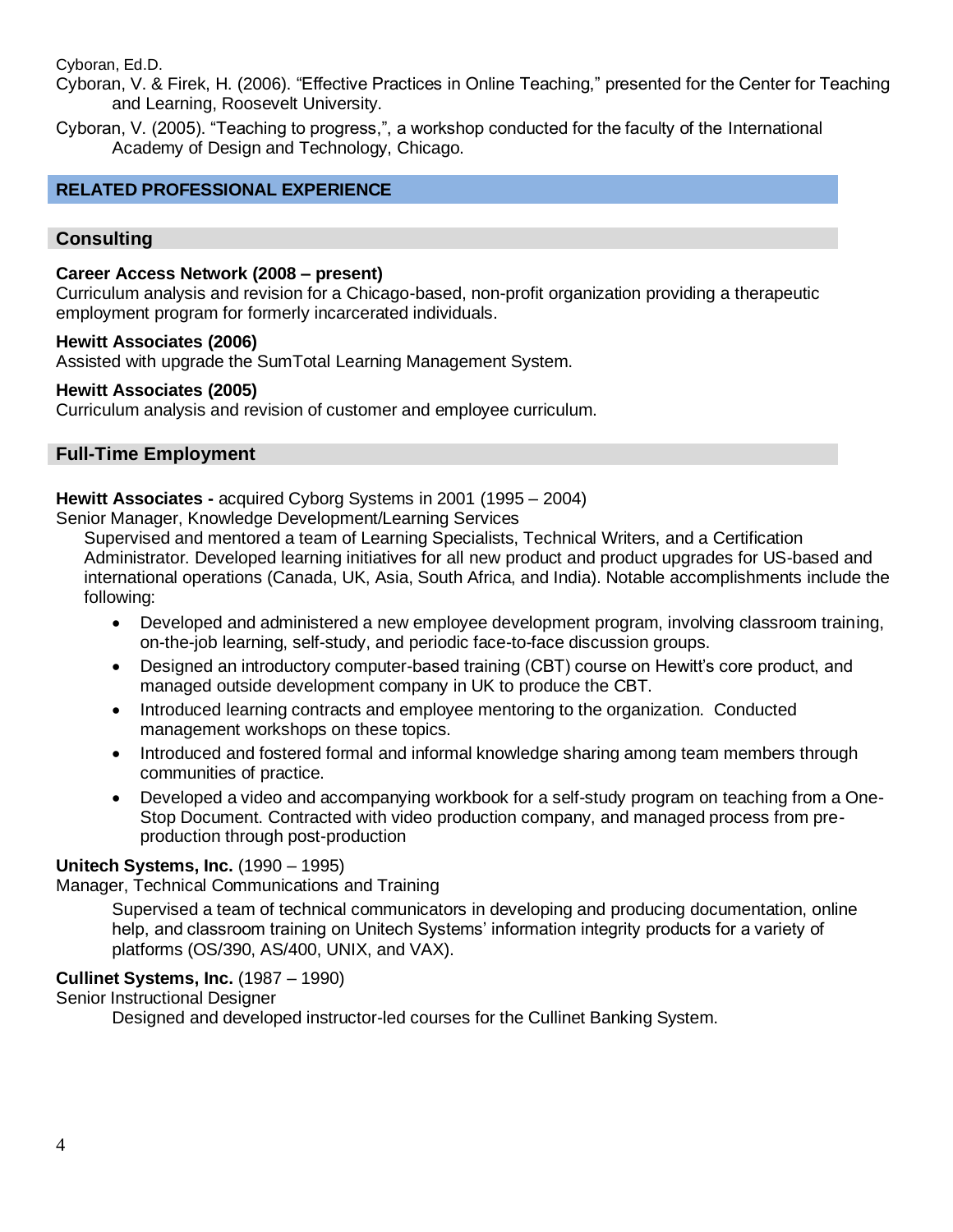# **NETg** (1986 – 1987**)**

Senior Product Developer

Designed and developed video and computer-based training on a variety of technical topics, including DB2 and VSAM.

#### **Scientific Information Retrieval** (1984 – 1986)

Instructional Designer and Technical Writer

Designed and developed instructor-led courses and documentation for SIR's database system.

## **Arthur Andersen & Co.** (1980 – 1983)

Senior Consultant

Conducted business analyses for clients; specialized in health care and insurance.

#### **PROFESSIONAL DEVELOPMENT**

#### **Formal**

- Preparing for the Tenure and Promotion Review Workshop; RU (October, 2008)
- Imagination in Education Research Group Conference; Vancouver, Canada (2007)
- World Usability Day Conference; Chicago (2006, 2007)
- Roosevelt University Mini-Conference on Teaching (RUMCOT) (2005, 2006, 2008)
- Advanced Qualitative Research Methods (ELOC 686); audited this doctoral course to prepare for a qualitative research study; RU (2005)
- Ideas Festival, Aspen Institute; Aspen, CO (2005)

#### **Informal**

- Adobe Captivate; taught myself to use in order to teach current iteration of E-Learning Course Authoring (TRDV 453)
- Adobe Dreamweaver, Learning Site and CourseBuilder; taught myself to use in order to teach earlier iteration of E-Learning Course Authoring (TRDV 453)
- Center for Teaching and Learning (CTL) Book Club (2005 2009)

#### **PROFESSIONAL MEMBERSHIPS**

- American Association of University Professors (AAUP)
- American Educational Research Association (AERA)
- American Society for Training and Development (ASTD)
- Association for Multimedia Communication (AMC)
- Association for Supervision and Curriculum Development (ASCD)
- Chicago Chapter, American Society for Training and Development (CCASTD)
- Chicago Chapter, International Society for Performance Improvement (CISPI)
- International Society for Performance Improvement (ISPI)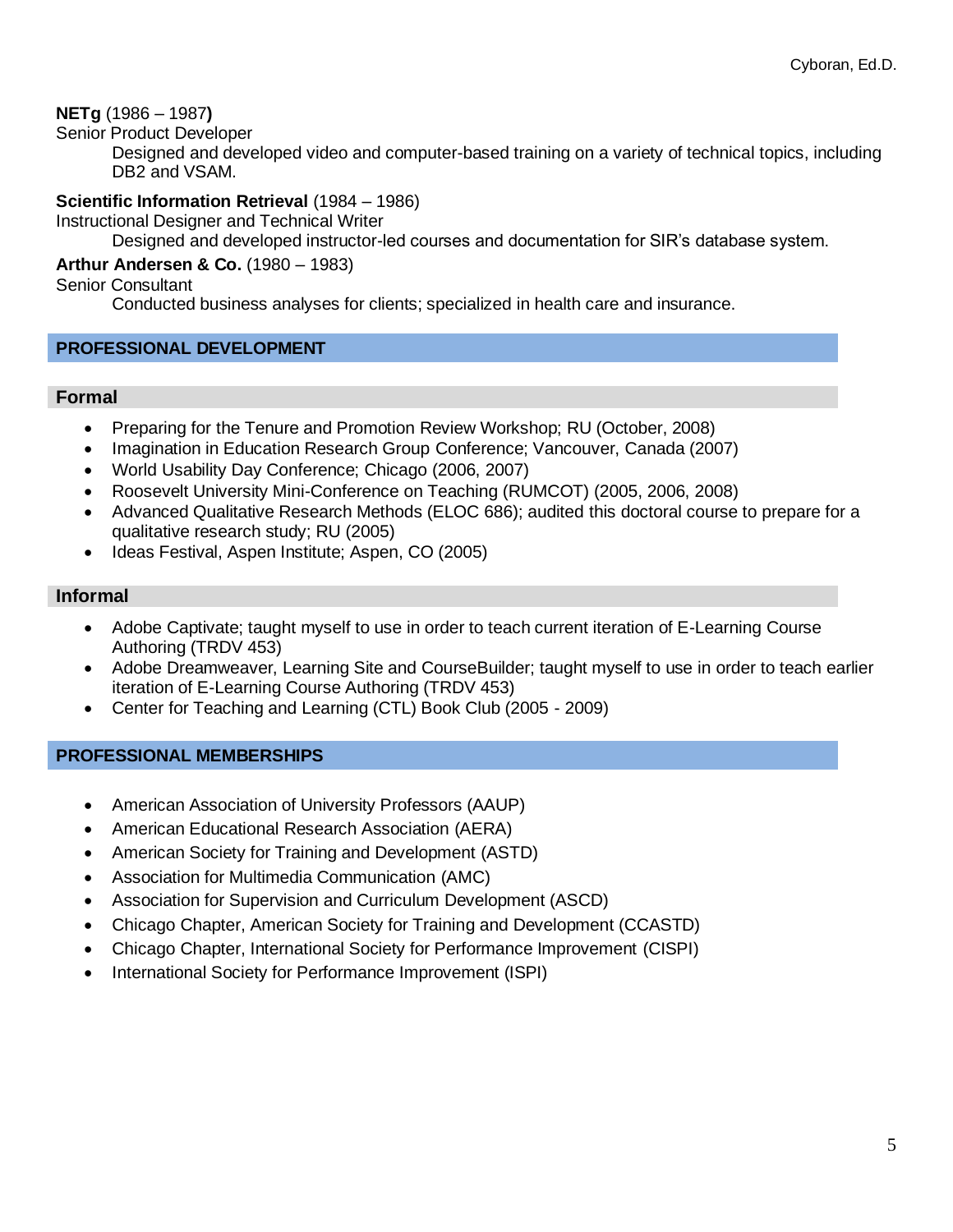# **SERVICE**

# **Service to Roosevelt University**

- Member, Faculty Issues Committee (2007 present) o Developed a Blackboard community site for the committee
- Member, Campus Planning and Development Committee (2006 present)
- Member, Grading Task Force (2006 2008)
- Panelist, RU Perspectives Program (2006)
- Member, Faculty Senate (2005 present)
- Member, University Portal Committee (2005 2008)
- Faculty Advisory Board Member, Mansfield Institute for Social Justice and Transformation (2005 present)
- Judge, Black History Month Scholarship Contest (2005)

#### **Service to Evelyn T. Stone College of Professional Studies**

- Member, Search Committee, Assistant/Associate Professor, Bachelor of Professional Studies in Organizational Leadership (2008 - 2009)
- Member, Search Committee, Assistant/Associate Professor and Department Chair, Graduate Program in Training and Development (2007, 2008)
- Chair, Curriculum Committee (2004 2008)
	- o Developed a Blackboard community site for the committee
	- o Developed a committee handbook
- Member, Distance Learning Committee (2004 2008)

# **Service to the Graduate Program in Training and Development**

- Created a certificate program: Online College Teaching (2009)
- College of Professional Studies Student Awards: presented TRDV student awards (2007, 2008)
- Department Co-Chair (2007 2008)
- Program newsletter: initiated and served as original editor/faculty advisor (2007 2008)
- Digital Bootcamp for Dreamweaver: initiated and co-developed non-credit workshop on Web page development for TRDV students (2006)
- Graduate Student supervision (2006 2008)
- Mentor to adjunct faculty (2006 present)
- Represented the TRDV Program at the three-day ASTD Leadership Days (July, 2006)
- RU Online courses developed or substantially revised:
	- o Adult Learning Theory and Application (TRDV 422)
	- o Blended Learning Solutions (TRDV 438)
	- o Coaching and Mentoring (TRDV 445)
	- o E-Learning Course Design (TRDV 439)
	- o E-Learning Course Authoring (TRDV 453)
	- o Learning Technologies (TRDV 450)
	- o Global Training (TRDV 431)
- Curriculum analysis of e-Learning concentration; analysis of competitive programs leading to redesign of e-Learning courses (2005 - 2006)
- Faculty advisor to online students (2004 present)